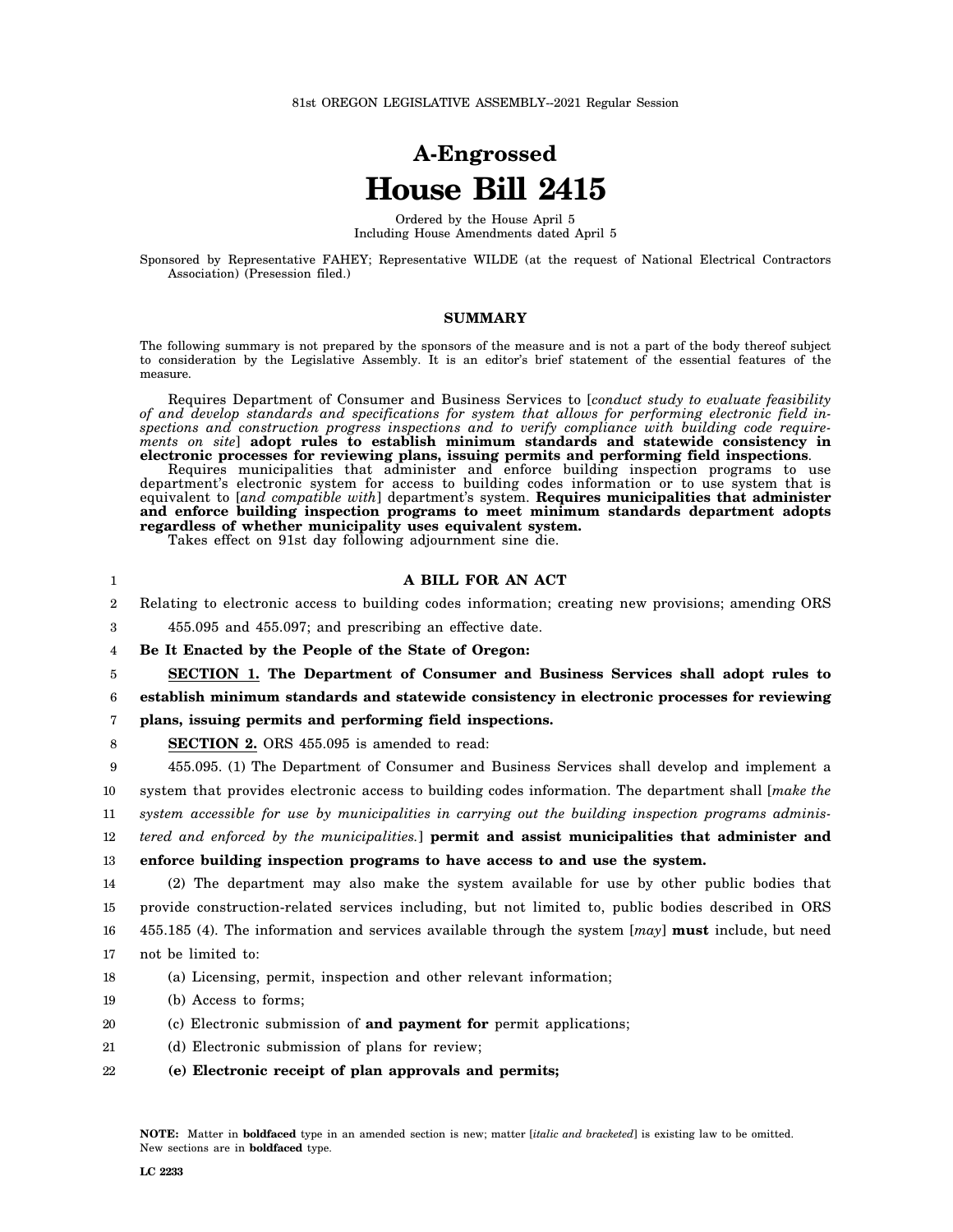## A-Eng. HB 2415

1 2 3 4 5 6 7 8 9 10 11 12 13 14 15 16 17 18 19 20 21 22 23 24 25 26 27 28 29 30 31 32 33 34 35 [*(e)*] **(f)** Electronic issuance of minor label or other appropriate permits; [*(f)*] **(g)** Access to permit and inspection processes; [*(g)*] **(h) Receiving requests for and** scheduling [*of*] inspections, tracking of corrections and granting of approvals; [*and*] **(i) Performance of electronic field inspections, construction progress inspections and on-site verification of compliance with building codes requirements; and** [*(h)*] **(j)** The coordination and tracking of construction-related services. [*(3) The use of the system described in this section by a municipality or other public body is voluntary. Nonparticipation in the system by a municipality or other public body is not grounds for the department to suspend, revoke authorization for or assume the administration of a building inspection program described in ORS 455.148 or 455.150 or to impose other disciplinary actions or sanctions against a municipality or other public body.*] **(3) A municipality that administers and enforces a building inspection program shall: (a) Use the system described in subsection (2) of this section or a system that the municipality develops, owns or has access to that has features, capabilities and functions that are equivalent to the system described in subsection (2) of this section; and (b) Meet the minimum standards the department adopts under section 1 of this 2021 Act, regardless of whether the municipality uses the system described in subsection (2) of this section or a system that is equivalent to the system described in subsection (2) of this section. SECTION 3.** ORS 455.097 is amended to read: 455.097. (1) As used in this section, "form and format": (a) Means the arrangement, organization, configuration, structure or style of, or method of delivery for, providing required information or providing the substantive equivalent of required information. (b) Does not [*mean*] **include** altering the substance of information or the addition or omission of information. [*(2) The purpose of this section and ORS 455.095 is to enable the Department of Consumer and Business Services to develop and implement a system that:*] [*(a) Provides electronic access to building codes information;*] [*(b) Is designed to offer a full range of electronic building permits services;*] [*(c) Allows the streamlining of building inspection services;*] [*(d) Provides a uniform form and format for submitting building codes information electronically;*] [*(e) Is available for use by any municipality administering and enforcing a building inspection program; and*]

36 [*(f) At the discretion of the department:*]

37 [*(A) Is available for use by other public bodies that provide construction-related services; and*]

38 39 [*(B) Supports access for other purposes that may include, but need not be limited to, access for the coordination and tracking of construction-related services.*]

40 41 42 43 [*(3)*] **(2)** The department shall adopt rules to govern the form and format of building permit applications, building plans, specifications, other building program information and any other information exchanged through the electronic building codes information system described in ORS 455.095.

44 45 [*(4)*] **(3)** The department may waive a contrary form and format requirement imposed by statute or ordinance or by the rules of another agency for the submission of information in physical form